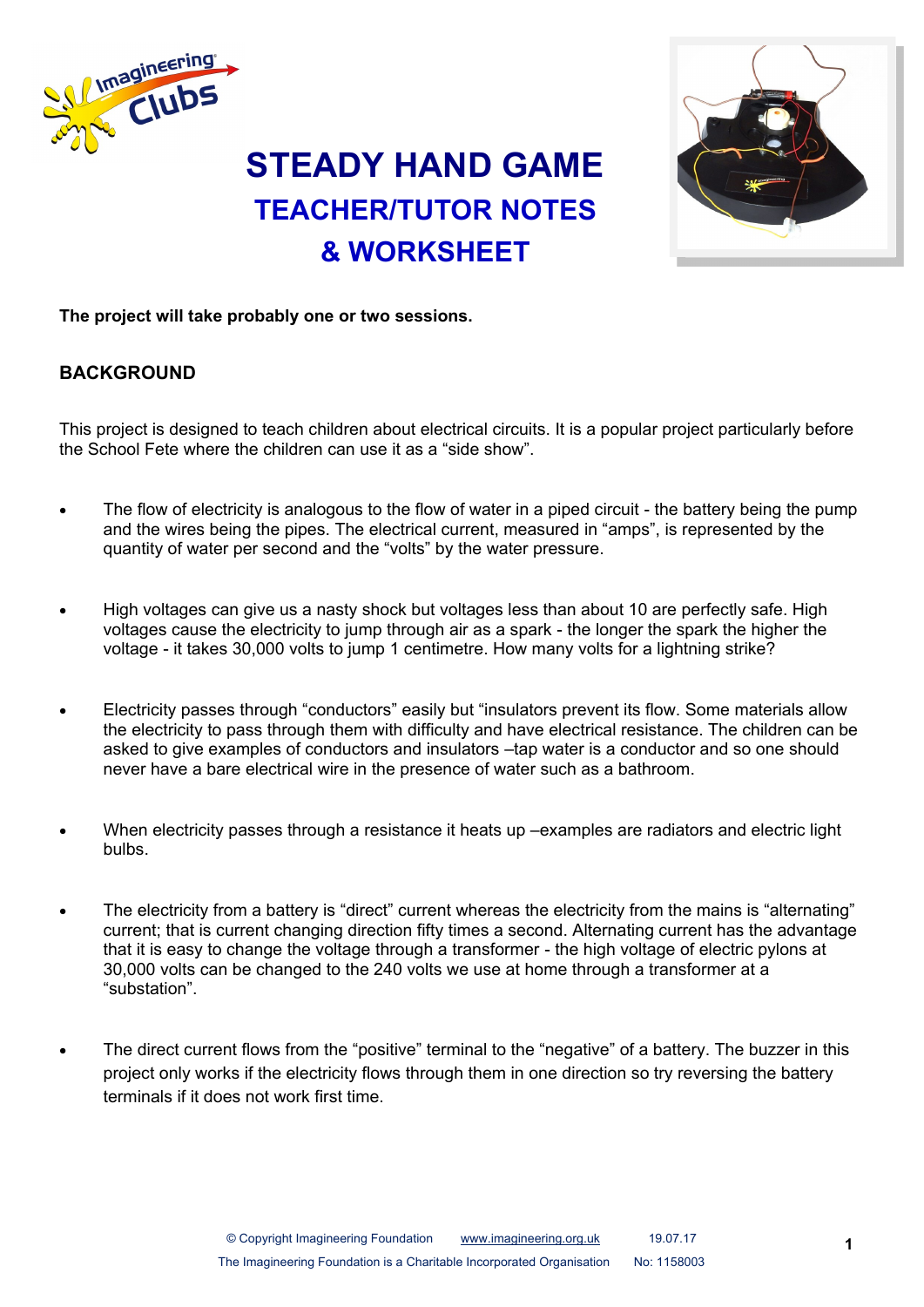

# **STEADY HAND GAME**



### **Session 1:**

#### **Whiteboard**

- Electricity conductors and insulators.
- Electric current analogy to water flow through a pipe.
- Pressure of water equivalent to force of electricity measured in volts.
- Quantity of water is equivalent to electrical current measured in amps.
- When the contact loop touches, the circuit is made the current flows causing the buzzer to sound.

#### **Practical**

- Assemble the game.
- Worksheet.

#### **Session 2**

#### **Whiteboard**

- Revision of previous session
- Circuit testing Continuity meter or equivalent.

#### **Practical**

- Complete the game.
- Worksheet continued.

### **NOTES**

- Electrical pressure is measured in VOLTS
- Examples of conductors Silver, Copper, Steel, Tap water
- **Websites**

Simple circuits : [www.rkm.com.au/ANIMATIONS/animation](http://www.rkm.com.au/ANIMATIONS/animation-electrical-circuit.html)-**electric**al-circuit.html

www.can-[do.com/uci/lessons99/](http://www.can-do.com/uci/lessons99/electricity.html)**electric**ity.html http://www.bbc.co.uk/bitesize/ks2/science/physical\_processes/electrical\_circuits/ read/1/